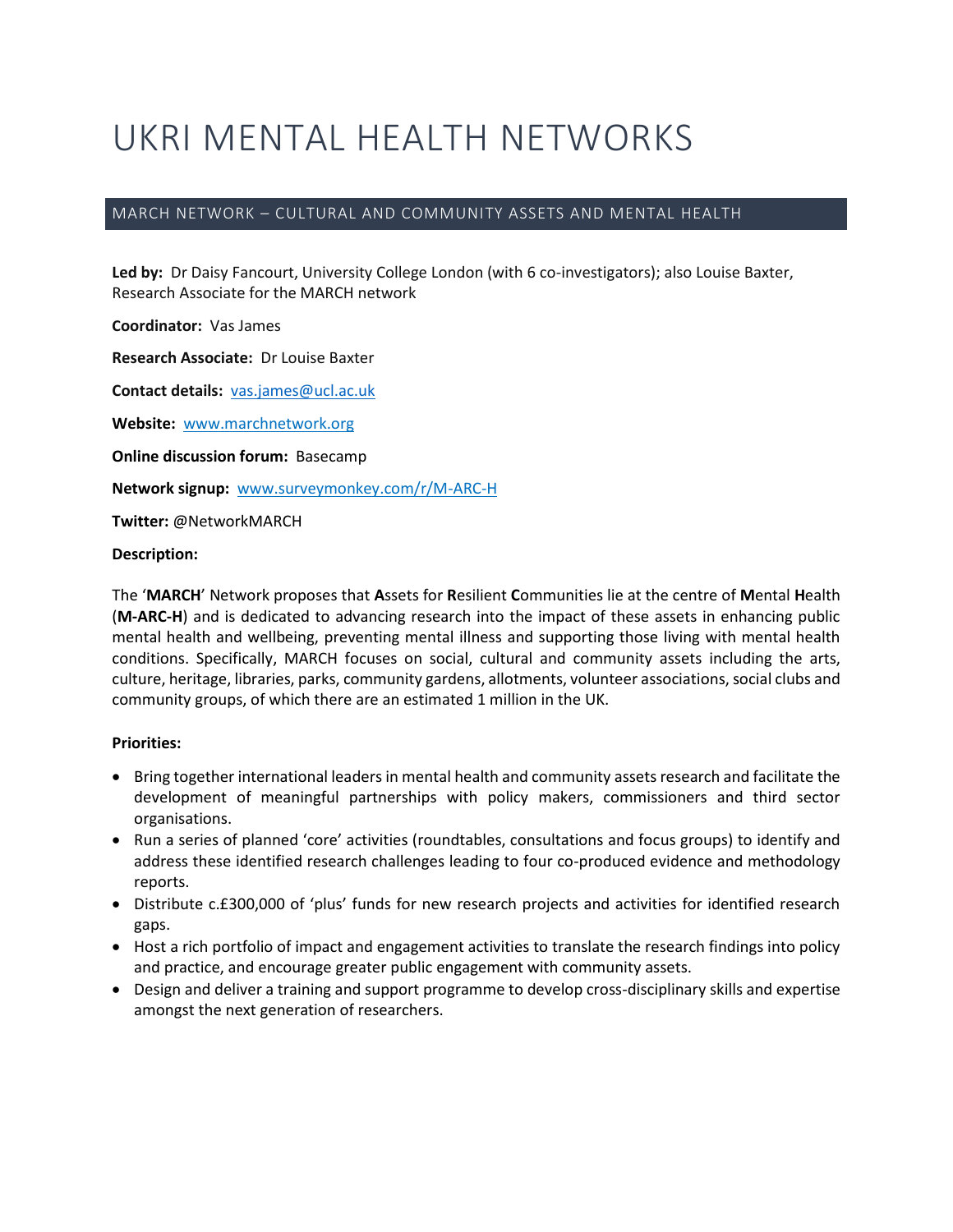## TRIUMPH NETWORK – YOUTH MENTAL HEALTH

**Led by:** Dr Jo Inchley , University of Glasgow **Coordinator:** Alice Maclachlan - [Alice.Maclachlan@glasgow.ac.uk](mailto:Alice.Maclachlan@glasgow.ac.uk) **Admin Assistant**: Mariam Kadhim – [Mariam.Kadhim@glasgow.ac.uk](mailto:Mariam.Kadhim@glasgow.ac.uk) **Website:** <http://triumph.sphsu.gla.ac.uk/> **Email:** [sphsu-triumph@glasgow.ac.uk](mailto:sphsu-triumph@glasgow.ac.uk)

**Twitter:** [@TRIUMPHnetwork](https://twitter.com/TRIUMPHnetwork)

**Sign up to network**:<http://triumph.sphsu.gla.ac.uk/membership/>

#### **Description:**

In today's society young people face extraordinary pressures to maintain their mental health. They live in an ever-changing environment, driven by changes in technology, communications and the media. These changes have coincided with an increase in mental health problems amongst young people, especially girls. In this network academics will work with young people, health practitioners, policymakers and voluntary organisations to find new ways to improve mental health and wellbeing, especially among vulnerable and disadvantaged populations.

## LONLINESS AND SOCIAL ISOLATION IN MENTAL HEALTH

**Led by:** Professor Sonia Johnson, UCL

**Coordinators: Ellie Pearce and Mary Birken**

**Contact details:** [e.pearce@ucl.ac.uk](mailto:e.pearce@ucl.ac.uk) [m.birken@ucl.ac.uk](mailto:m.birken@ucl.ac.uk)

**Website:** <https://www.ucl.ac.uk/psychiatry/research/epidemiology/Loneliness-and-Social-Isolation>

**Twitter:** @UCL\_Loneliness

**Sign up to network:** [e.pearce@ucl.ac.uk](mailto:e.pearce@ucl.ac.uk) [m.birken@ucl.ac.uk](mailto:m.birken@ucl.ac.uk)

#### **Description:**

The negative effects of loneliness and social isolation on physical and mental health are increasingly recognised. People with mental health problems are at high risk of loneliness and social isolation. However, we do not have a good understanding of how some people with mental health problems come to be lonely, or how they feel about it. Reducing loneliness and social isolation may be a way to improve lives of people with mental health problems, or even of preventing these problems. Our network brings together experts and people with lived experience to research how to achieve this.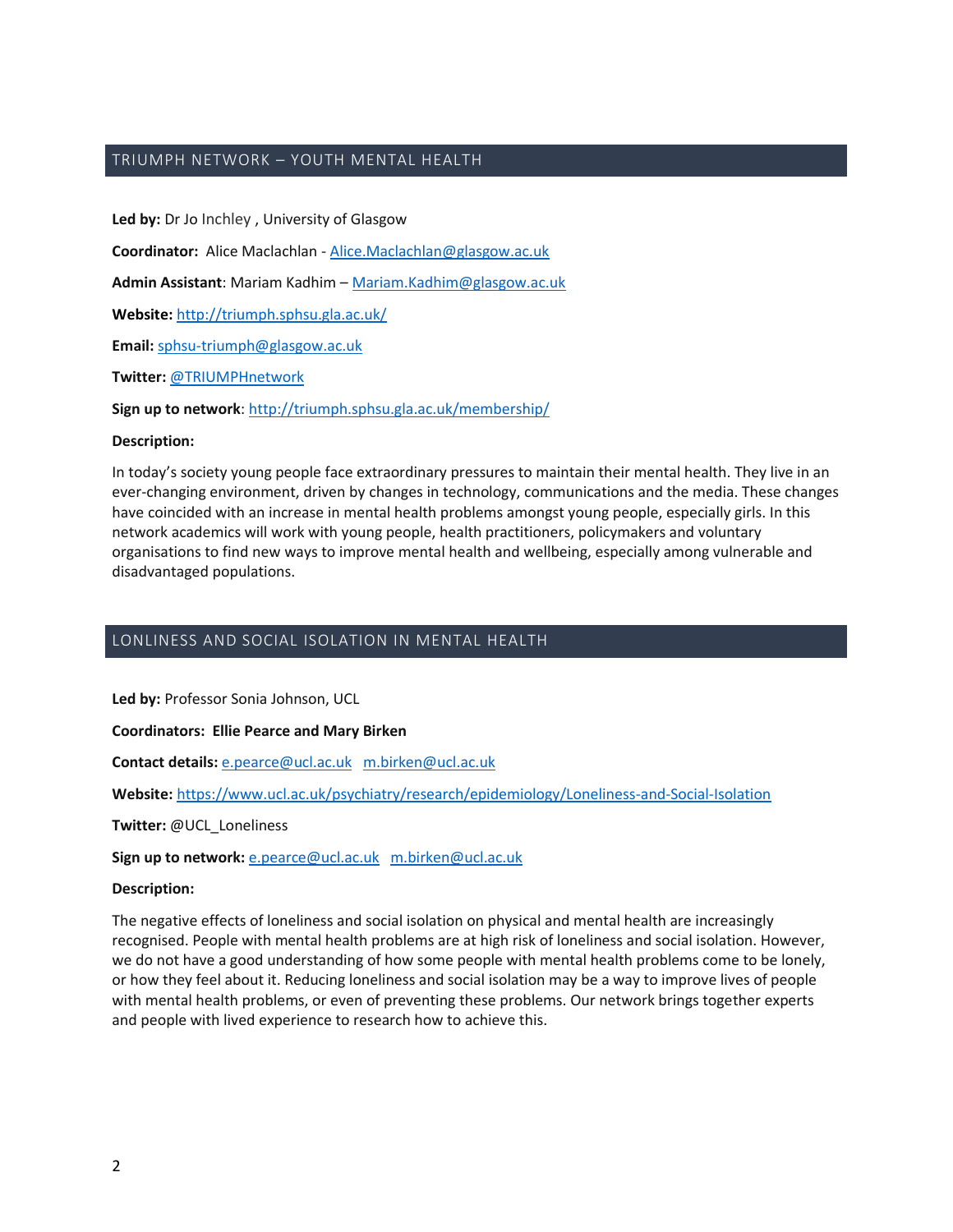## VIOLENCE, ABUSE AND MENTAL HEALTH: OPPORTUNITIES FOR CHANGE

**Led by:** Professor Louise Howard and Dr Sian Oram, King's College London

**Coordinator:** Anjuli Kaul - [anjuli.1.kaul@kcl.ac.uk](mailto:anjuli.1.kaul@kcl.ac.uk)

**Website:** [www.vamhn.co.uk](http://www.vamhn.co.uk/)

**Contact details**[: vamhn@kcl.ac.uk](mailto:vamhn@kcl.ac.uk)

Sign up to network: <https://www.vamhn.co.uk/newsletter.html>

**Twitter:** @VAMHN

#### **Description:**

The Violence, Abuse and Mental Health Network is focused on understanding, preventing and reducing the impact of violence and abuse on mental health. People with mental health problems are more likely to have been victims of domestic or sexual violence, and/or witnessed or experienced violence or abuse as a child. This network will bring together experts on violence, abuse and mental health to investigate the impact of domestic and sexual violence and abuse on mental health and wellbeing and evaluate potential interventions. The three main themes of the network are; Measurement, Understanding and Intervention.

### **Our priorities:**

- The creation of an online data resource for violence and abuse
- Small grant competitions
- ECR engagement
- Hosting a number of network activities to engage members such as sandpits, workshops and conferences
- Creation of an online forum to connect ECR's, researchers, policymakers, practitioners etc.

## SMARTEN: STUDENT MENTAL HEALTH RESEARCH NETWORK

**Led by:** Dr Nicola Byrom, King's College London

**Coordinator:** Laura Beswick

**Website:** [https://www.smarten.org.uk](https://www.smarten.org.uk/)

**Contact details:** [Laura.beswick@kcl.ac.uk](mailto:Laura.beswick@kcl.ac.uk) -

**Sign up to network:** [https://www.smarten.org.uk](https://www.smarten.org.uk/)

**Twitter:** @NetworkSmarten

#### **Description:**

There is increasing concern for the mental health of university students. The number of students seeking help for mental health problems has increased dramatically, as have the number of students with mental health problems dropping out of university. Some reports suggest that the mental wellbeing of university students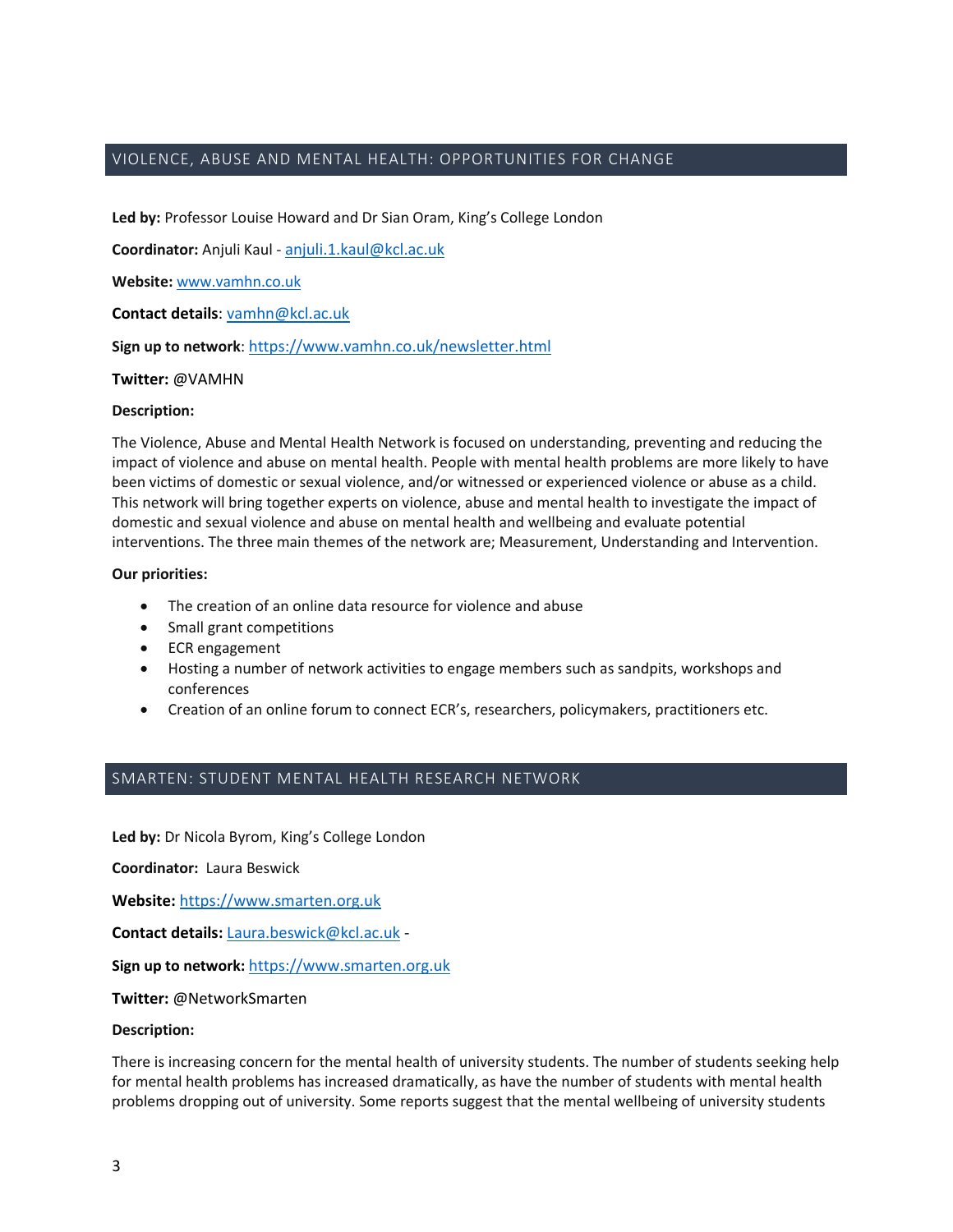may be among the lowest in the population. However a lack of strong data in this sector presents a barrier to implementing an evidence based strategic response to concerns. The aim of this network is to address this gap, and change the higher education experience to support strong mental wellbeing for all students.

# THE NURTURE NETWORK: PROMOTING YOUNG PEOPLE'S MENTAL HEALTH IN A DIGITAL WORLD

**Led by:** Professor Gordon Harold, University of Sussex

**Coordinator:** Dr. Sui-Mee Chan

**Website:** <https://www.enurture.org.uk/>

**Twitter:** @enurturenetwork

**Instagram:** @enurture\_network

#### **Description:**

How do we equip parents, teachers, practitioners, policy makers and young people with the information, support and resources they need to promote positive mental health in our modern digital age? This multidisciplinary e-Nurture network will explore how the digital environment has changed the ways in which children experience and interact with their family, school and peers, and what effect this has on their mental health.

# EMERGING MINDS: ACTION FOR CHILD MENTAL HEALTH

**Led by:** Professor Cathy Creswell, University of Oxford

**Coordinator:** Emily Lloyd **[emily.lloyd@psych.ox.ac.uk](mailto:emily.lloyd@psych.ox.ac.uk)**

**Twitter:** @EmergingMindsUK

**Website**[: www.emergingminds.org.uk](https://eur03.safelinks.protection.outlook.com/?url=http%3A%2F%2Fwww.emergingminds.org.uk&data=01%7C01%7Cali.hussain%40kcl.ac.uk%7Ce4c850391afc421e13e008d6cfcdbd13%7C8370cf1416f34c16b83c724071654356%7C0&sdata=%2BM1sNfV1fEu8fyYALSKbtjhOJYnJI45JhMQxem1iHTM%3D&reserved=0)

#### **Description:**

Approximately one in ten children and young people have a diagnosable mental health problem. Research has shown that there are clear indicators that predict the emergence of these conditions in children, but despite this only a small minority of children receive effective support.

This Emerging Minds network is focused on reducing the prevalence of mental ill health in children and young people. We will do that by bringing researchers, young people, their families, policy makers and practitioners together across disciplines and sectors to collaborate on research into mental health promotion, prevention and early treatment.

Overall research questions are: